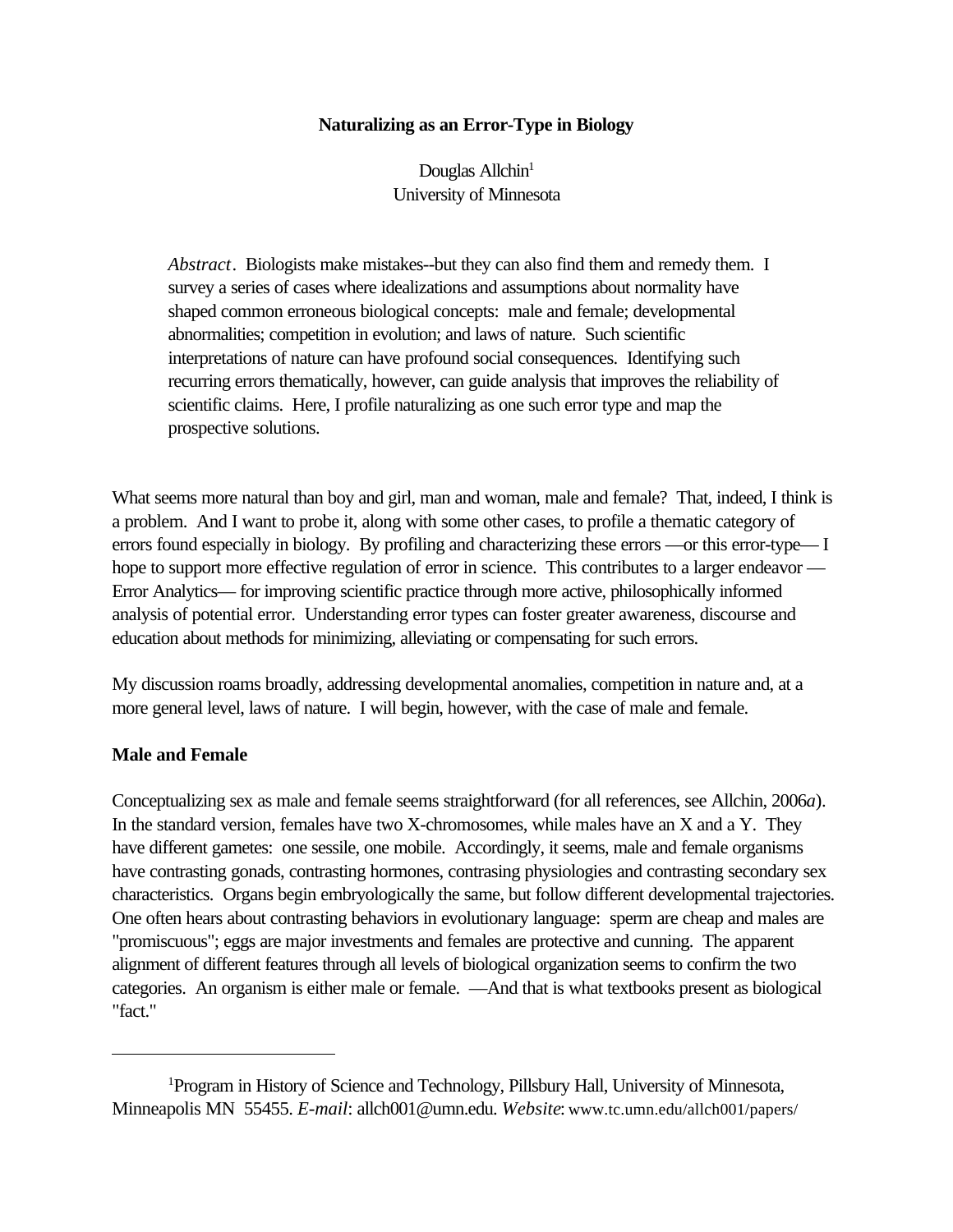Of course, informed biologists know better. For example, many fish change sex: wrasses, parrot fish and groupers. In the cleaner wrasse, a community typically has one male and many females, the male releasing a pheremone that inhibits male development. When the male dies, the largest female begins changing sex in a matter of hours. By contrast, in clown fish, males may become females. Some gobies change sex multiple times. Sexed anatomies and physiologies may change. Sex can be fluid. Some organisms cannot be identified as essentially male or female.

At least such fish are male *or* female at any one time, one might contend. Yet the sorting of male and female is not always neat and simple. Properties are not so consistently aligned as the textbook dichotomy seems to indicate. Consider the *guevedoces* of the Dominican Republic, investigated in 1974 (Imperato-McGinley et al 1974). A homozygous genetic condition leads to an inactive form of 5 alpha reductase. Individuals cannot convert testosterone to dihydrotestosterone, and they develop initially as females. At puberty, however, the role of testosterone becomes primary. The testes descend and penises, facial hair and other male characteristics develop. Here, no gonads change. But sexual morphology does. This is a case of intersex, not uniformly male or female.

Many types of intersexes exist. Hormonal levels, ineffective hormone receptors or alternative developmental trajectories lead to various mosaics of sexual characters. As documented nicely by Alice Dreger, human bodies may exhibit sexual anatomies in almost any combination: external genitalia, gonad position, urinary plumbing, large breasts, facial hair, hair loss, invaginations and protuberances, ejaculates and menses, and vocal timbre. These traits do not correspond uniquely to either chromosomes *or* gonad type. In other mammal species, some such "mixed" patterns are actually typical. In spotted hyenas and bush babies, male and female both exhibit penises. Male fruit bats in Malaysia have milk-producing mammary glands (Roughgarden 2004, pp. 28,37-38). Intersexes illustrate that the concept of male and female, construed as an unambiguous dichotomy, is problematic.

Still, male and female may seem concepts fundamental to characterizing sexual reproduction: ultimately, the union of two gametes, sperm and egg, one mobile, the other not. Yet some organisms reproduce sexually without differentiated egg and sperm. The gametes share the same form. For example: in *Chlamydomonas* or in the sea lettuce *Ulva*. There is indeed sex, but *no* male, *no* female. Accordinly, one may prefer conceiving sex as fundamentally about recombina-tion and methods for ensuring genetic variation. Here, male and females may be seen primarily as mating strains. But this leads to other problems. For example, Darwin noted how some common garden flowers have different length styles and stamens. He saw this as a mechanism that promoted outcrossing. Recombination is functionally ensured by heterostyly, not male and female. In one example, he noted three style lengths, akin to a trio of mating types. Consider also the mating system in two ant species, genus *Pogonomyrmex*. Independently of male and female, the ants have two distinct mating types. A queen that mates with a male of her own type produces more queens. To produce workers, she must mate with a male of the alternate type. Continuity of the colony requires both queens and workers, hence *both* matings. John Parker (2004) has argued that these ants thus have *four* sexes. Reproduction (assessed at the level of the colony) depends on *three* sexes—one female and *two* male. Polysexes and mating strains, too, challenge the notion of male-and-female as biologically needed, even for sexual recombination.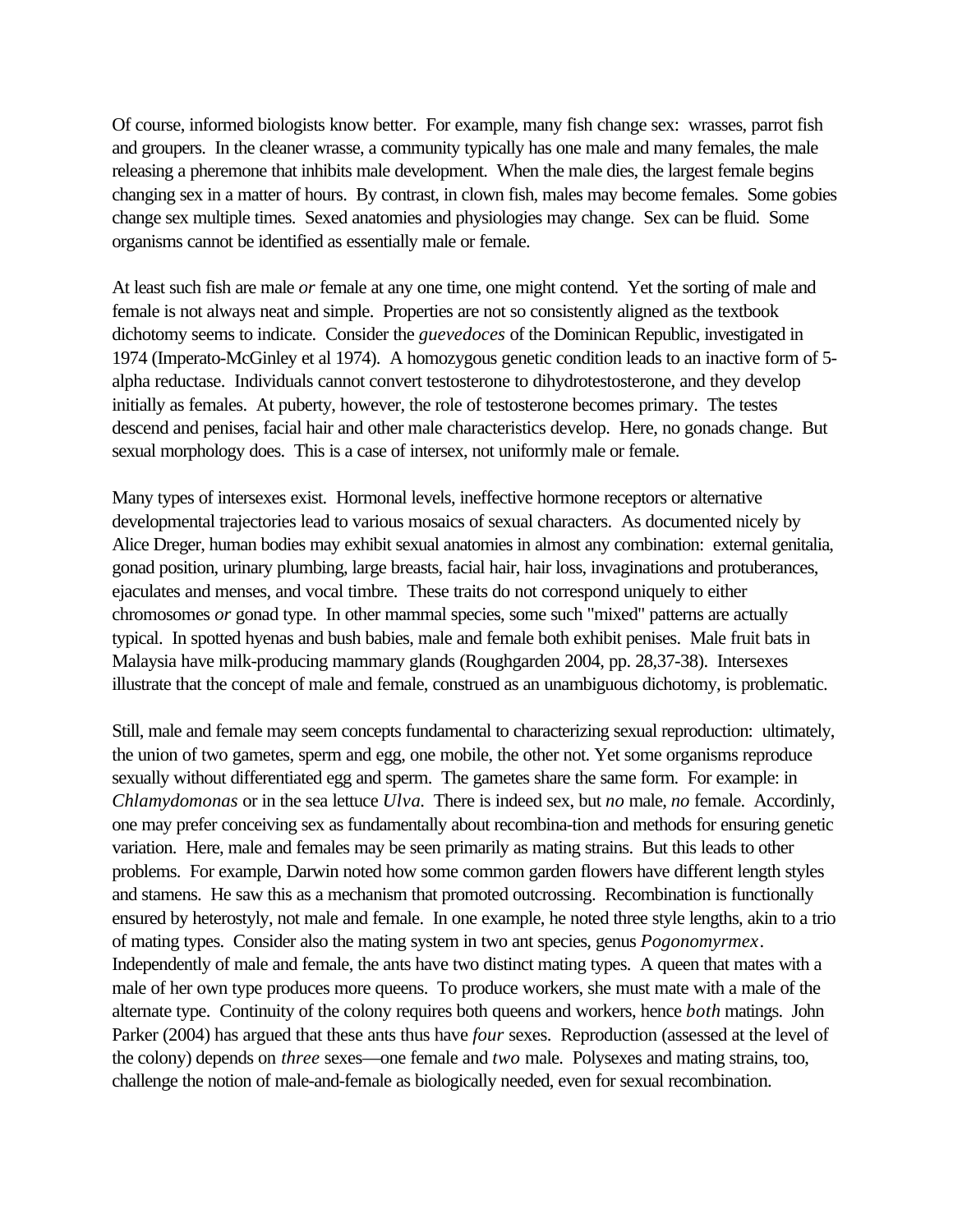Sex conversions, intersexes, null sexes, mating types, and multiply morphed sexes: all challenge the concept of male-and-female. Of course, one may be tempted to dismiss these examples as *merely* exceptions. —Or rare, and *hence* insignificant. One can well imagine someone dismissing them as "unnatural." But note the irony: one might characterize as unnatural something produced by nature. The very tendency to peripheralize the "exceptional" or rare is a cognitive bias, based on familiar experience. The concept of male and female is privileged as primary, even though nature exhibits diverse patterns. The assessment is further shaped, no doubt, by cultural conventions that organize society — marriage, division of labor, toys, military service, clothing, athletics, hygiene, etc. according to strict categories of male *or* female. But biologically, nature does not universally sort organisms into just male or female, man or woman, boy or girl.

But this is not the extent of the error. Nor the substantive error. Biologists address the less common cases when the occasion arises. Rather, the further — and far more significant — error is that in broader cultural contexts the concept of male-and-female is presumed, ironically, to be *plainly* biological. The male/female dichotomy is regarded as clear and delineated *by nature* Adam & Eve. As noted earlier, male and female categories seem — well, "natural." Intersexes, etc., are thus popularly viewed as improprieties, possibly "violations" of the natural order. They do not seem to raise awareness of nor disturb the assumptions behind the concepts. Male and female, not just gender roles, are deeply entrenched in culture through "textbook" biology. Male and female have been *naturalized*. That is, the concept shaped by bias has been inscribed in nature. Moreover, any hint of bias is eclipsed. The case of male and female illustrates nicely the problem of *naturalizing,* the error, or error-type, I am profiling here*.*

#### **Competition**

Let me turn now to another case of naturalizing, where the biology has been culturally, if not scientifically, obscured: a view of nature as fundamentally competitive and selfish (for references, see Allchin 2007*a*, 2007*b*). The view seems rooted in Darwinian concepts of evolution and natural selection, as expressed, for example, in the popular phrase "survival of the fittest." Charles Darwin noted the great potential of organisms to reproduce and of a population to increase in size. Where resources were limited, however, there would inevitably be a "struggle for existence," or competition. Only some variants — the most fit — would prevail, changing the heritable traits of the population over time. Natural selection and adaptation may thus seem to rely on competition as a selective force.

In this case, we can effectively trace a close relationship between biological and cultural thinking (Young 1975; Ghiselin 1969, pp. 48-49, 59-61; Browne 1995, pp.542-543). Victorian England exhibited widespread poverty and great disparities in wealth. Envision Charles Dickens' London: poverty, slums, child labor and grim working conditions, all while others enjoyed a comfortable lifestyle. The social inequities were considered justified (by the franchised, at least) as a "natural" outcome of competition. Thomas Malthus had expressed that view earlier in his 1801 "Essay on Population." He portrayed food as inevitably limited and social competition as unavoidable. When Darwin read that essay in 1838, it helped him crystallize his unfinished thoughts on natural selection. The same essay also prompted Alfred Wallace to discover the same principle. Both Darwin and Wallace transformed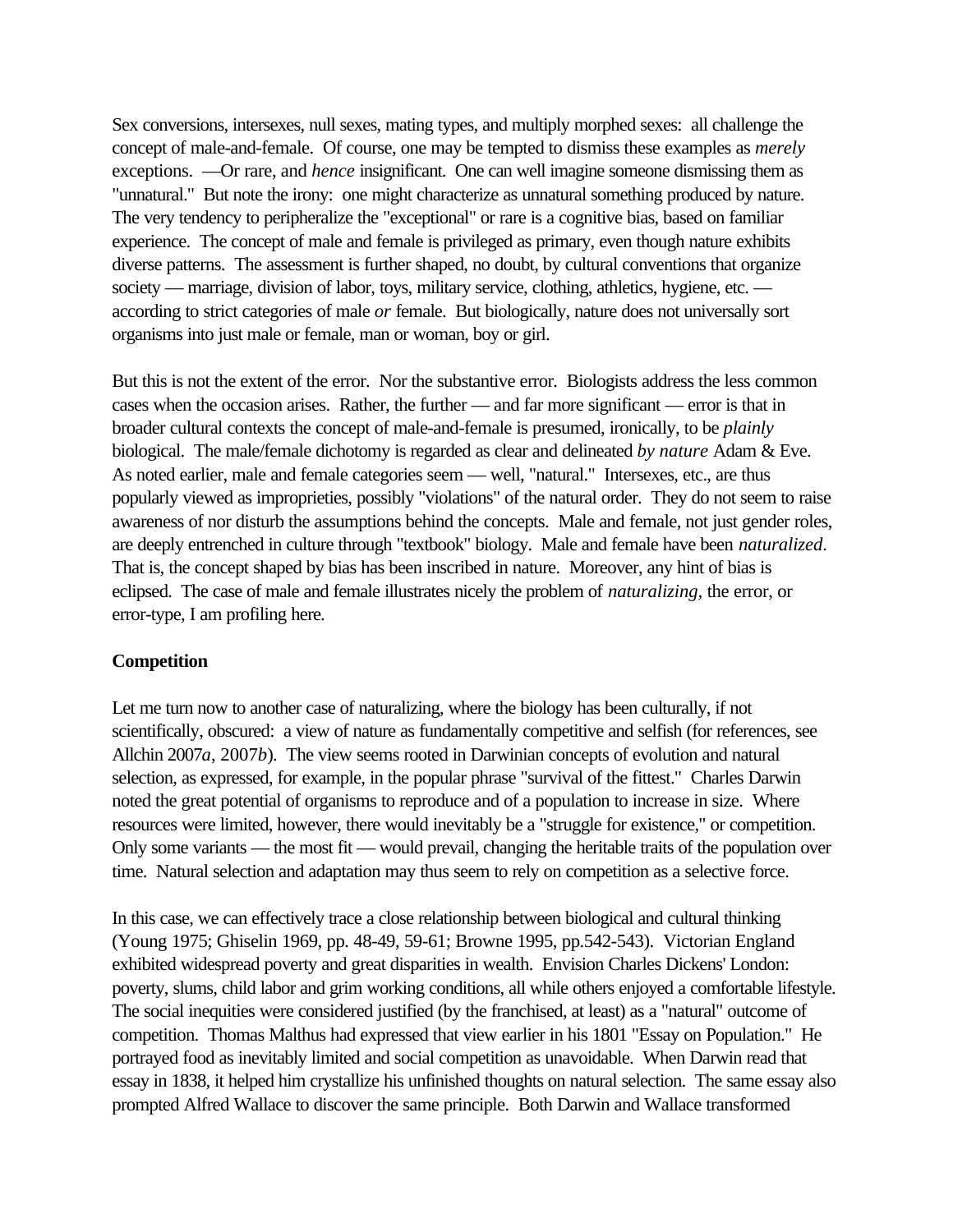Malthus's notion of a social "struggle for existence" into an organic context. Darwin, in particular, seemed deeply impressed by the "logic" of competition:

One may say there is a force like a hundred thousand wedges trying [to] force every kind of adapted structure into the gaps in the economy of nature, or rather forming gaps by thrusting out weaker ones. (*D Notebook,* pp.134e-135e; echoed in Darwin 1858, p. 48; Darwin 1859, p. 67, 110)

In closing the *Origin of Species*, he rhapsodized:

From the war of nature, from famine and death, endless forms most beautiful and most wonderful have been, and are being, evolved (1859, p. 490).

Darwin and Wallace drew on and recontextualized the competitive views of their culture.

The conspicuous cultural origins of the role of competition can guide us in analyzing it critically. Is competition essential to natural selection, as typically portrayed? No. While competition may surely lead to selection, not all selection need be based on competition. Radiation of forms in new adaptive zones, for example — so nicely exemplified by the Galápagos finches — results more from expansion into new niches than from competitive elimination. Likewise, the first organisms to venture onto land flourished more by escaping competition than by "winning" against it. Finding open niches, responding to opportunity and diversifying is a familiar evolutionary theme. Selection can result from differential proliferation, not just competition.

Other times, species seem to have adapted merely by surviving in extreme environments. Some variants were able to tolerate "stressful" habitats — low in water, nutrients, light or other vital resources, or at extreme temperatures, pH, etc. In yet other cases, in frequently disrupted environments, organisms adapt by "being ahead of the competition." They reproduce and disperse again rapidly, rather than compete directly. Life strategies vary widely. At times, natural selection is surely propelled by competition for limited resources. Yet selection also occurs widely without it. Such alternatives, and their meaning for evolutionary processes, may be eclipsed by assumptions about competition.

The perception of selection as crudely selfish, and hence antagonistic among organisms, is also misleading. Many organisms thrive through cooperation. Mutualisms abound. Pollination and seed dispersal symbioses are widely known, but perhaps too often remain in the shadows. Consider sea slugs: soft, slow and vulnerable, the epitomy of non-competitiveness. Some host algae or chloroplasts in their digestive glands, surviving for months without food. In these cases, selection has amplified cooperative strategies. Mutualisms may be intraspecific, as well, exemplified in reciprocal altruism and other forms of sociality. Morality can evolve (Ridley 1996, de Waal 1996, Boehm 1999). When one is open to analyzing the concept of competition in nature critically, its limited scope is readily apparent.

Once again, the problem is not exclusively among biologists, but even more in how biological "knowledge" (or what passes as biological knowledge) circulates among non-biologists. Early supporters of Darwin sometimes inappropriately resituated Darwin's concept into a cultural context. Herbert Spencer and the American capitalists who historian Richard Hofstadter misleadingly called "Social Darwinists," saw in natural selection a "natural" justification for social competition. Contemporary culture seems no different. "Survival of the fittest" rhetoric — or some surrogate about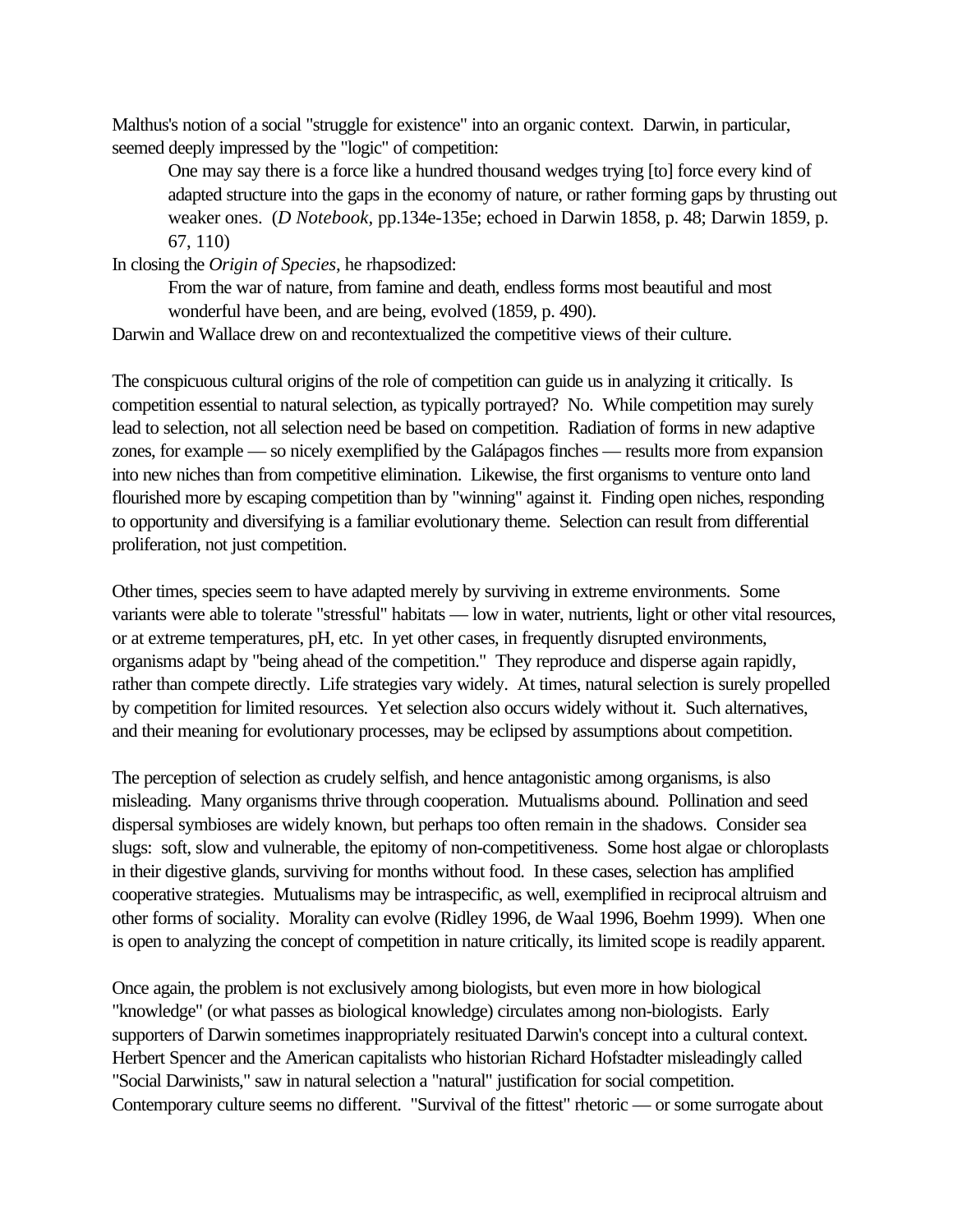inherent competition — seems to permeate culture — from the World Cup to economic rhetoric, to American Idol and other "reality" television shows. The impression that Darwinism entails social competition is widespread, among both Darwinians and their critics, whether or not they endorse it as ideologically acceptable.

The problem was evident in Darwin's own time — at least given certain perspectives. Socialist Frederich Engels commented on it, virtually defining the naturalizing error, in an 1875 letter:

The whole Darwinist teaching of the struggle for existence is simply a transference from society to living nature of Hobbes's doctrine of *bellum omnium contra omnes* and of the bourgeoiseconomic doctrine of competition together with Malthus's theory of population. When this conjurer's trick had been performed . . . the same theories are transferred back again from organic nature into history and it is now claimed that their validity as eternal *laws* of human society has been proved. The puerility of this procedure is so obvious that not a word need be said about it. (quoted in Lewontin, Rose & Kamin 1979, p. 309)

It was not obvious, of course, to those embedded in a culture of competitive ideologies — and who already regarded competition as "normal." The naturalizing error takes hold in cognitive blindspots.

## **Monsters**

Let us turn now to yet another case of naturalizing, where cultural concepts are rooted in biological error: developmental anomalies (for references, see Allchin 2008*a*). Consider Petrus Gonsalus. Born in 1556 in a remote tribe on Tenerife, he was raised in the court of Henry II in France. As plainly visible here, he was exceptionally hairy. Today, we call his condition hypertrichosis universalis congenita, Ambras type. To his contemporaries he was simply a "monster," an unsual body form, like giants, dwarves or conjoined twins. As his courtly robe indicates, he was also special. Gonsalus and other monsters at that time evoked a widely appreciated sense of wonder. Such puzzling cases also fueled a spirit of investigation and the emergence of modern science, as documented by Lorraine Daston and Katherine Park (2001).

For two centuries, monsters remained important cases for understanding nature's patterns and for assessing theories of organismal development. Fontenelle, at the Paris Royal Academy of Sciences, expressed the view well in 1703:

One commonly regards monsters as jests of nature, but philosophers are quite persuaded that nature does not play, that she always inviolably follows the same rules, and that all her works are, so to speak, equally serious. There may be extraordinary ones among them, but not irregular ones; and it is even often the most extraordinary, which give the most opening to discover the general rules which comprehend all of them. (Daston and Park 2001, pp. 204- 205).

In the early 1800s, Etienne Geoffroy Saint-Hilaire continued the search for those general rules, as exhibited through a proposed "unity of composition." "There is monstrosity," he noted, "but not, by virtue of that, suspension of ordinary laws." Yet in classifying the various developmental variants, Geoffroy also tended to privilege an ideal type. "The normal state of humans may be considered like the abstract being, or generic being," he wrote, "and their different pathological deviations, like the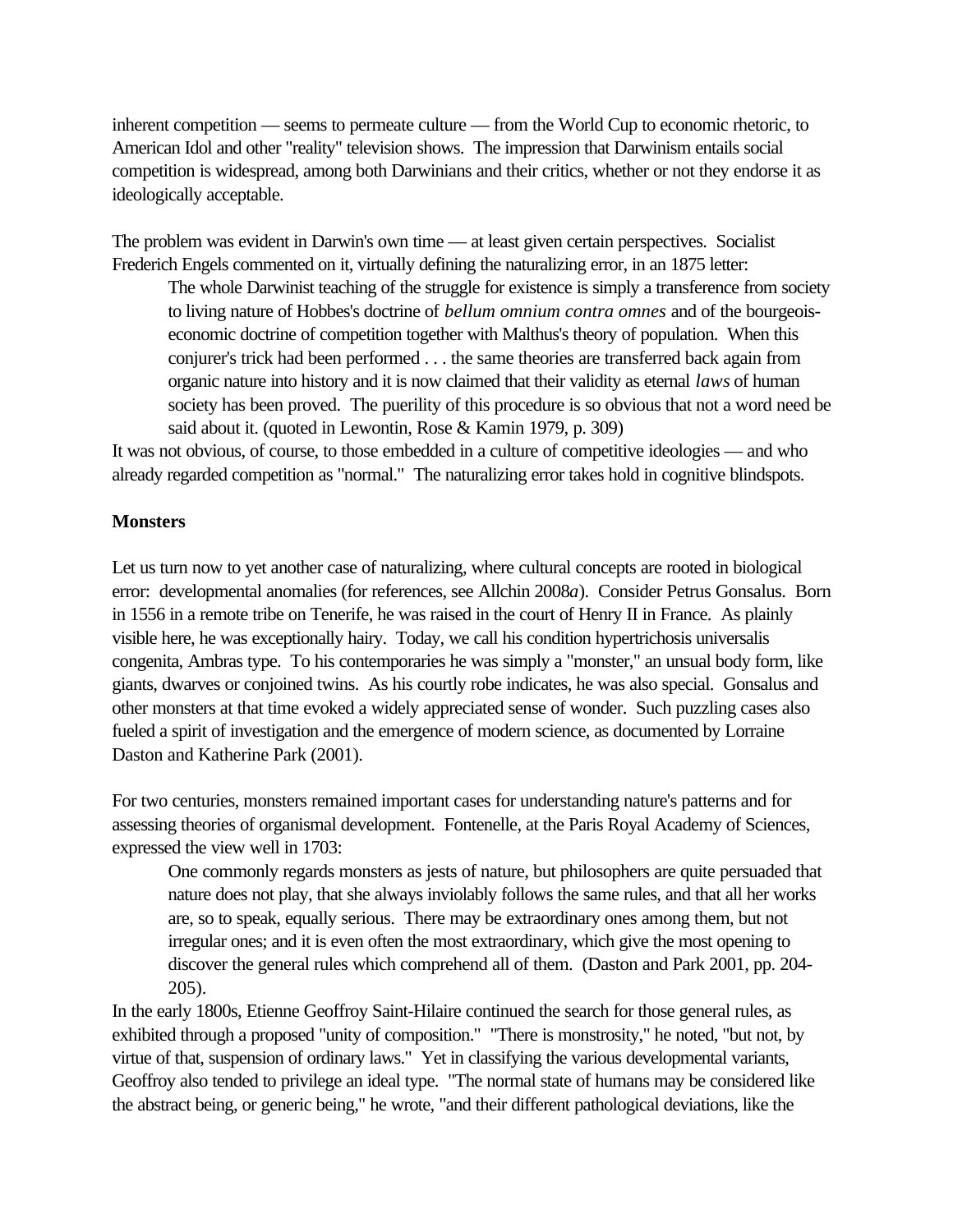species of this ideal type" (1822, p. 106, 105, 15). Geoffroy supported Etienne Serres' theory that monsters resulted from various forms of arrested development. "Normal" development had gone awry. Especially as formalized by Geoffroy's son, Isidore, the study of monsters, or developmental anomalies, became a science: teratology. At the same time, however, monsters became pathological. The ironic cost of explaining their unusual form was to separate the abnormal from the abnormal.

The development of statistics during the same period further reinforced the concepts of normal and abnormal. Astronomers and geographers had realized that their remeasurements of the same stars or landmarks varied. The variation exhibited what we now commonly recognize as a statistical distribution. But the stars and land had obviously not moved. Some measurements must be "wrong." The desired figure, or ideal, was surely the mean. They thus labeled the variation — today's "bell curve" — as "the Law of Error." Statists found the Law of Error in all kinds of social phenomena, as well. Those regularities became social laws. In the 1830s mathematician Adolphe Quetelet suggested that rather than discuss variable groups, one could just refer instead to the mean, or "average man" (*l'homme moyen*). Statistics thereby further privileged the average, or common, as expressing a law. Statistics seemed to justify a distinction between the "normal" and deviations from it.

With teratology and statistics, monsters changed in the 1800s from wonders, like Gonsalus, to pathological errors, or abnormalities. Consider the case of Joseph Merrick, also known as "the Elephant Man." Merrick exhibited the Proteus syndrome, a genetic condition of excessive bone growth. As visible here, bulbous and pendulous folded tissue on one side was coupled with utterly familiar body forms on the other side. Merrick's movements were uneven. He was a monster, too. But now he evoked disgust rather than wonder. Eventually, Merrick reached the care of physician Frederick Treves and was welcomed in London's elite society. But such protection was deliberate. Treves described how, earlier, "he had been ill-treated and reviled and bespattered with the mud of Disdain" (Howell and Ford 1980, p. 189) Even under Treves' care, he went hooded and cloaked when traveling in public to avoid incident. Merrick himself never stopped dreaming of being ordinary. Merrick's unusual form did not evoke fascination, but alienation. He "violated" the norms of nature.

The transformation in response to monsters reflects a substantive error. Ordinary and extra-ordinary became "normal" and "abnormal." Anomalies became "abnormalities." Analyzing this shift is challenging because it seems steeped with cultural judgment and values, not facts alone. The term "monstrous" now implies impropriety, not merely unusualness. But to the extent that the normal/abnormal distinction is made and used scientifically, or viewed as objective and validated by science, the error is scientific. Yet the significant effect is surely cultural, reflected in how postures changed from Gonsalus to Merrick. It is the secondary cultural judgment, based on a presumed biological distinction that marks another case of naturalizing.

### **Laws of Nature**

The shifting attitudes towards monsters were subtle, but in the context of understanding naturalizing errors, also telling. The difference between anomaly and abnormality is basically the difference between pattern and expectation. Similarly, the error with male-and-female is primarily expecting intersexes,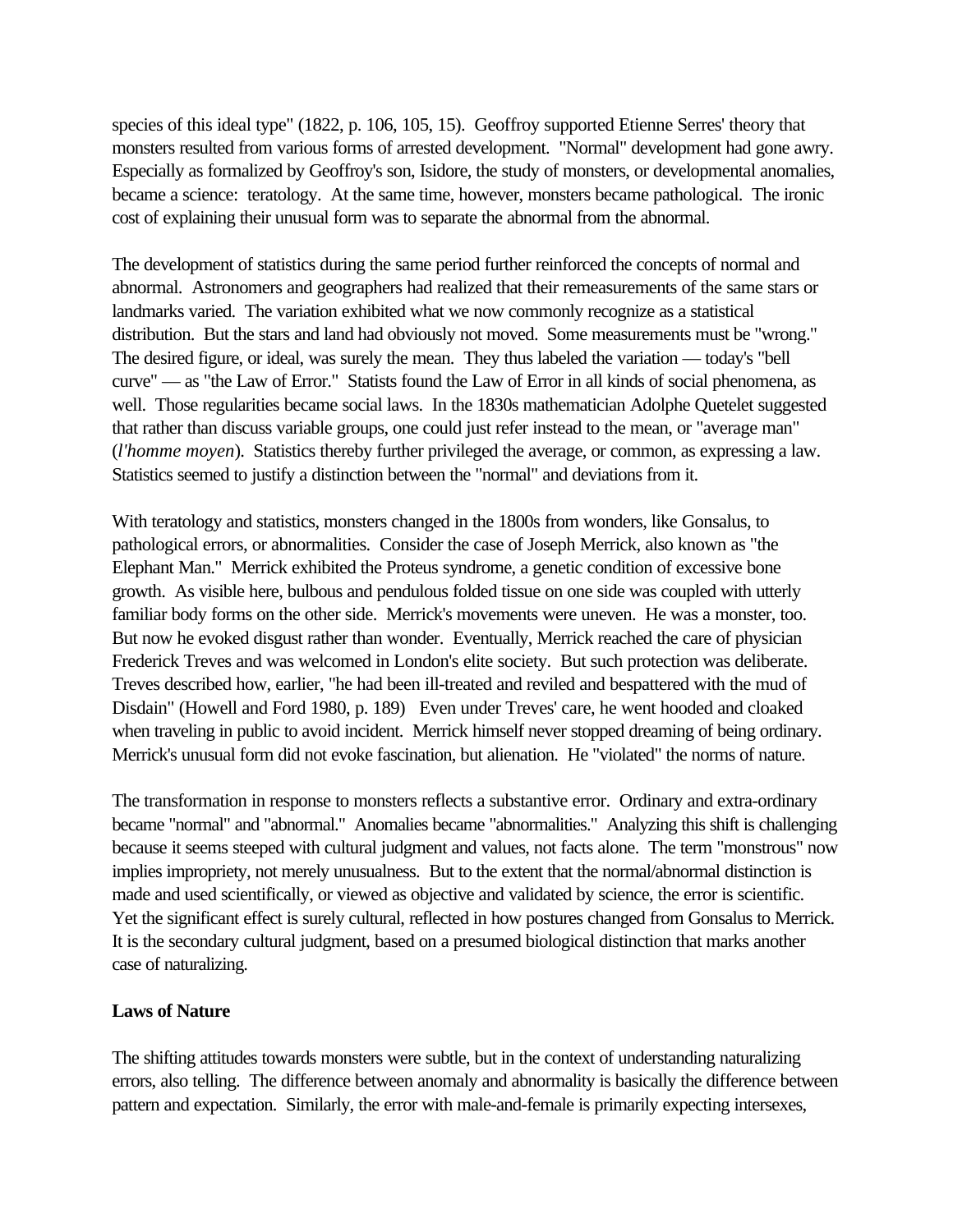hermaphrodites and polysexes to fit the male/female categories because those categories are, or seem, pre-established. In our competitive culture, who is positioned to recognize competition as anything but an expected foundational principle? The errors, then, are ultimately not just about sex or development or natural selection. They are all about expecting nature to adhere to strict rules. That, in turn, is based on assuming a fundamental and enduring universal order. This expectation itself represents, I contend, yet another naturalizing error: the very concept of laws of nature.

Let me describe just two examples, where laws have been inappropriately idealized. Perhaps the most well known laws in biology are Mendel's Laws. The first is the Law of Segregation: allele pairs separate equally in gametes. Segregation seems grounded in the biology of meiosis. However, in the case of meiotic drive, division is systematically biased, and one chromosome becomes more highly represented in gametes. In other cases, segregator distorter alleles alter the ratio of gametes once formed. Contingent non-disjunction is also well documented. Segregation is not universal and hence not "law-like" in that sense. The second of Mendel's Laws is Independent Assortment: alleles recombine independently. However, genes may be linked on the same chromosome — an exception noted even in introductory textbooks. Mendel's laws have sometimes also included dominance. However, haplosufficiency is exhibited in less than half of human genes. Dominance, too, draws on an inappropriate assumption of either-or competition. Conceptually, dominance is problematic, at best (Allchin 2005). Exceptions to Mendel's "Laws" are well know to geneticists and other biologists, of course. Yet they continue to be labeled as laws, when they plainly are not. Construing them as inherent natural tendencies, always to be expected, is mistaken. But in textbooks, etc., the lawlike status is preserved and with it, the view of nature as fundamentally lawlike.

Perhaps the second most celebrated biological principle once considered universal and inviolable is the Central Dogma. In 1958 Francis Crick proposed it as a theoretical guidepost: "Once information had passed into protein it cannot get out again." Crick's "central dogma" became expressed in James Watson's 1965 book, *Molecular Biology of the Gene*, as:

# **F** DNA  $\rightarrow$  RNA  $\rightarrow$  protein

The formula gained widespread currency as expressing a family of truths beyond doubt. First, cellular functions of information and catalysis (inheritance and metabolism) were differentiated into distinct molecular types. Second, only DNA could self-replicate. Third, information flowed irreversibly from DNA through RNA to protein. All three principles later yielded to exceptions, each recognized by a Nobel prize, a measure perhaps of the depth of the errors. Awards honored the discovery of reverse transcriptase (1975) — where RNA produces DNA; ribozymes (1989) — where RNA can fold on itself and catalyze certain reactions; and prions (1997)—where proteins can "reproduce," or at least provide the "information" to transform similar proteins into new, disease causing agents. The 2006 prize announcement implied that RNA interference, too, violated the central dogma — by interrupting the "normal" transfer of information from RNA to protein. All these discoveries indicate that belief in the "dogma" of the Central Dogma was misplaced (Allchin 2008*b*). There was too much faith, perhaps, that life at a molecular level would be lawlike and that familiar patterns could thus be construed as universal.

Recently, historians have profiled the cultural and religious context that guided the origin of the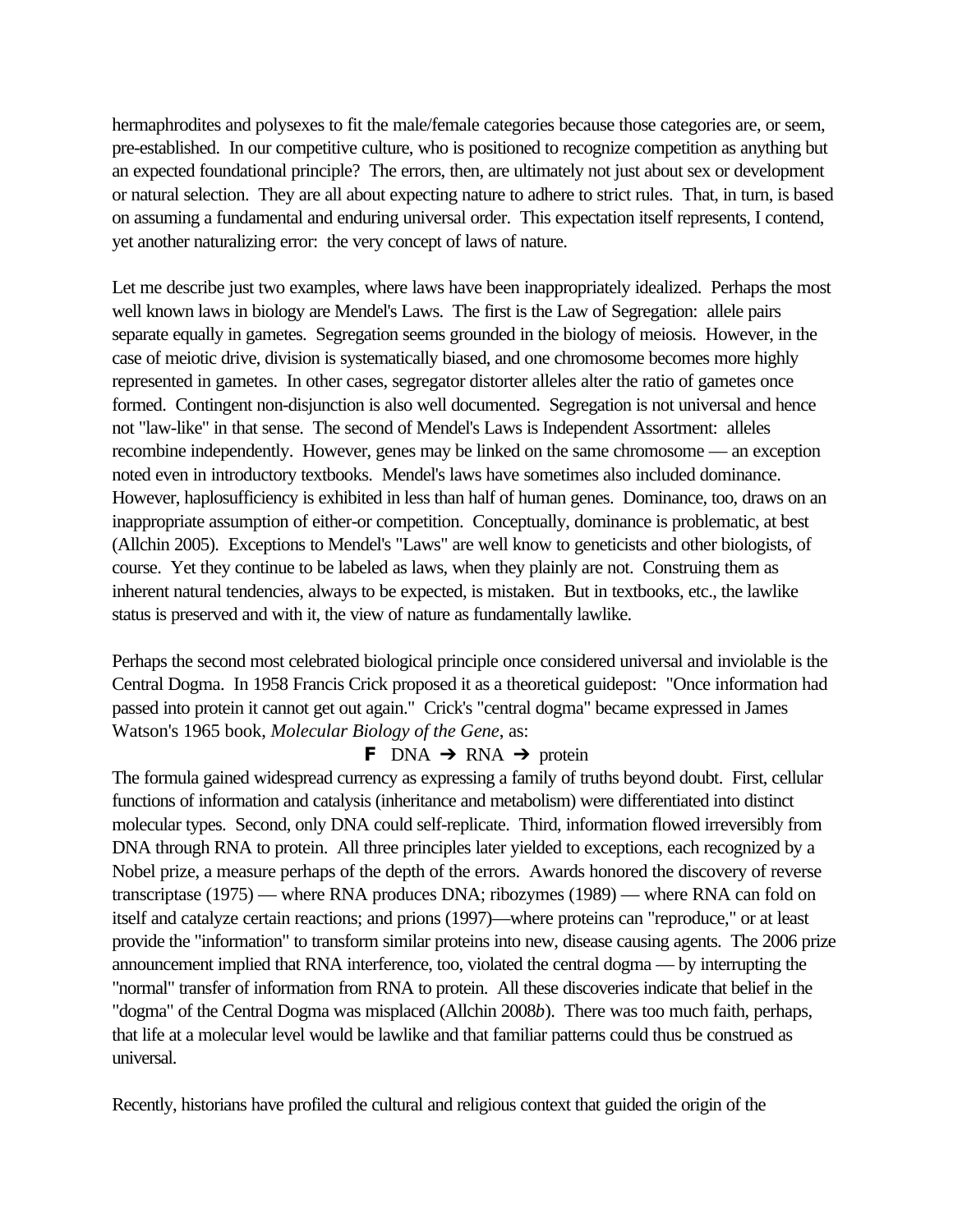modern/Western concept of laws of nature (Steinle 2002). Here, I want only to draw attention to how powerful a hold the concept of laws of nature has on our minds. The very language is highly charged. In human society, laws specify what we *ought* to do. They ensure social order. We tend to interpret laws of nature in the same way, as guaranteeing the natural order. Laws of nature profile how nature *should* act. Once established, *descriptive* laws take on a *prescriptive* character. Pattern becomes expectation. This is how local regularities, or the familiar, or the "normal," become *naturalized*.

#### **Naturalizing as an Error-Type**

The ultimate consequences of naturalizing may be discernible now, after several examples, even without much explicit comment. The errors can bias research, of course. But more important, the cognitive prejudices and idealizations subsequently appear culturally as inherent or privileged phenomena of the natural world. Further, those interpretations are construed as facts, ratified by science. But there is no justification. Only a cascade of biased expectations.

The potential cultural consequences are profound. The scientific errors allow mere prejudices to guide ethical and political judgments. So, for example, intersex conditions are not typically valued today as extraordinary, as they once were. Rather, people view them as not fitting nature's categories. They thus work towards "correcting" them with surgery or hormonal therapy. Yet the "problem" is not inherently in the condition. Surgery is not a solution. Rather, the problem is the assessment of abnormality itself — and the assumption that it is established scientifically. Likewise, the role of competition in society escapes scrutiny because it is construed as an inevitable law of nature — or "law of the jungle," perhaps. Yet social competition has political overtones. It disempowers those with fewer resources or those who do not enter society with an already privileged status. Social inequities can thus be perpetuated in part due to an erroneous biological perspective. —Similarly for other cases of naturalizing. Any medical *disorder* — whether developmental, physiological or psychological idealizes the biology and makes an assumption about "normal" humans: the unstated "order" behind every "dis-order." The rare, the exceptional, or the unfamiliar accordingly reflect unsanctioned disorganization or chaos. Dis-order implicitly implies abandoning order. In general, naturalizing tends to support a view that the way we find things is the way things must be — whether one approves or not. Naturalizing preserves the status quo and homogeneity — the familiar, or frequent, on which the error is based. While scientists can manage errors in the long term, the cultural costs of ill-justified judgments and actions in the short-term are quite real — as are any lingering misconceptions.

While the naturalizing error is a problem, we need not not bemoan the inadequacy of science, nor to discredit its ability to secure evidence and interpret it reliably. Rather, if there is a problem, we need to fix it. We need to analyze the error as a first step in being able to remedy it. First, we can characterize thematic similarities in the cases above and then seek appropriate epistemic strategies to address them. This approach is part of a broader effort to analyze error in science and, in particular, to identify characteristic error types. Let me elaborate on this general program.

Researchers frequently talk about "sources of error" in their apparatus or experimental design. The aim is to root out or reduce untrustworthy elements, whether they be theoretical assumptions, malfunctioning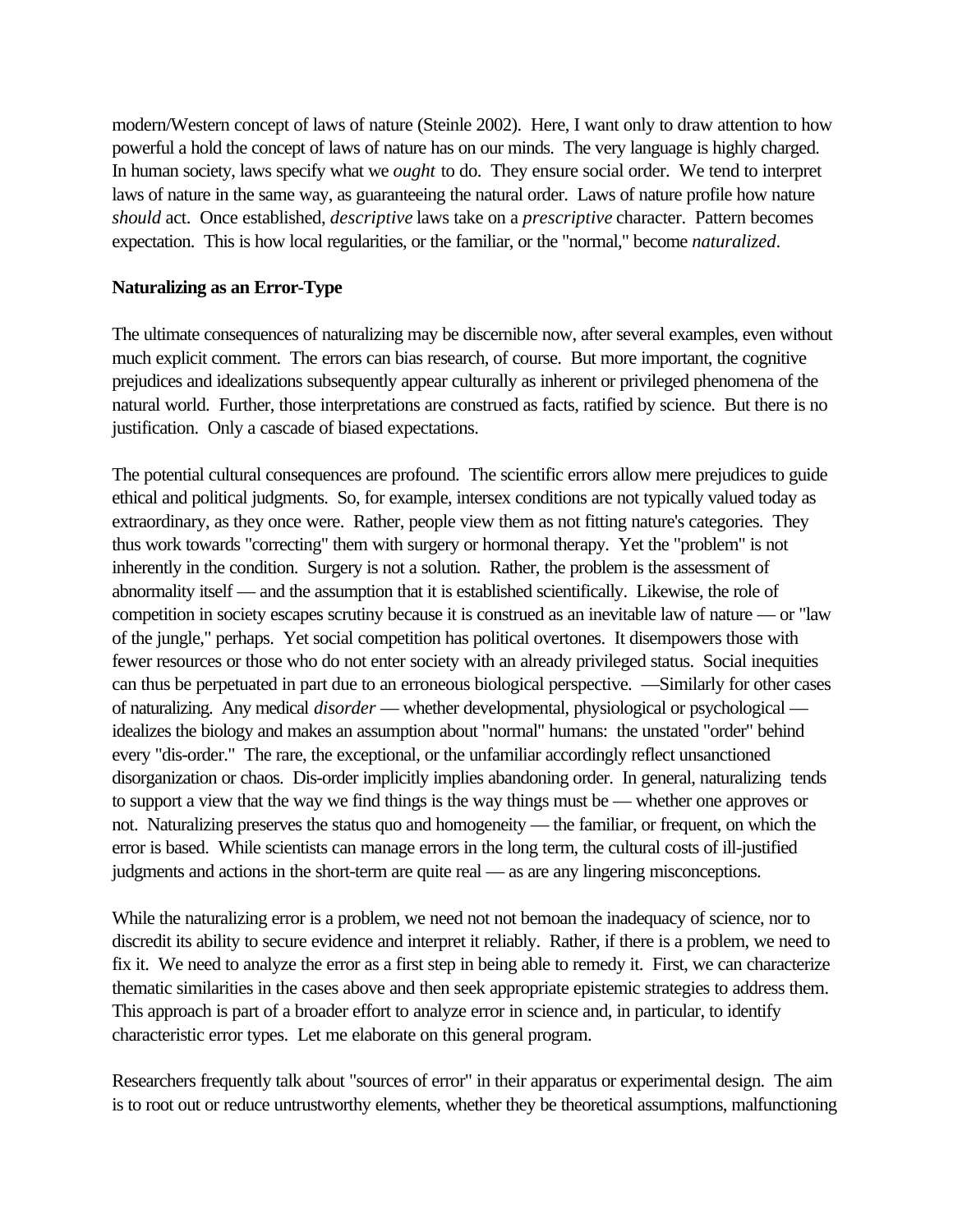instruments, methodological uncertainties, or confounding environmental variables, etc. The program of Error Analytics shares this goal, but vastly expands the scope of the possible sources of error. Errors may also be theoretical or social, for example.

Error Analytics is not unlike lack-of-function studies in biology. It is a classic research strategy (Bechtel and Richardson 1992). So, for example, vitamins were discovered through vitamin deficiency diseases, such as scurvy and beriberi; the role of insulin became understoood through diabetes. Similarly, errors in science, as deficits and "failures," reveal indirectly the process of ascertaining fact. Each error, once characterized, indicates a method critical to effective science. Analyzing error thereby can contribute to a deeper, more informed philosophy of science.

One can certainly catalog individual errors. But a more powerful analysis finds informative patterns across a number of cases. Deborah Mayo has called these *canonical errors* (1996, 18, 51 n.17, 150, 453-54). She includes as examples: mistaking chance effects or spurious correlations for genuine regularities, missing a causal factor or using a faulty experimental assumption. In an earlier work I extended this list, arranging errors on a spectrum from those relatively local to direct observations to those relatively derived conceptually and more global in their synthesis of data (Figure 1)(Allchin 2001). This framework of error types provides a scheme for situating and thinking about the suite of naturalizing errors discussed above — which can now be characterized as a significant *error-type*.

So: where do naturalizing errors arise? The deep cultural problems may foster an impression that these errors originate culturally also. Indeed, philosophers generally tend to attribute naturalizing errors to faulty applications of science, not to science itself. They might cite, for example, G.E. Moore's sharp criticisms of how Herbert Spencer based his ideology on his view of evolution as progressive and competitive. Spencer's claims prompted Moore to articulate the Naturalistic Fallacy, the unwarranted derivation of values from nature. This is now a familiar error — in ethics. But the Naturalizing Error, I contend, is different. It is an error in science, not ethics or culture. It is not about extracting values from nature, but rather about inscribing biases into nature where they masquerade as inviolable facts. Many nowadays — echoing Thomas Huxley in Darwin's time — disavow Spencer's ideology, while still believing that competition in nature and human society is inevitable (Brem, Ranney and Schindel 2003). They escape the Naturalistic Fallacy, but succumb to the naturalizing error. That was Spencer's real error, I claim. When someone believes that competition is essential to adaptation or organic "progress," as Spencer did, they are interpreting nature itself, not culture. The error is fundamentally scientific.

So, too, for other cases of naturalizing. The error is not in adding a layer of value or disvalue or further interpretation to descriptions of sex or development or recurring patterns. Rather, the error is implicit in how the very categories are framed. They become natural, outside human interpretation and thus beyond the realm of interpretation or justification (see Latour 1987).

How, then, do naturalizing errors arise? Quite easily. Naturalizing reflects a common cognitive bias: the availability error — that is, giving more significance (or salience) to familiar, or readily available, experiences (Sunderland 1992, pp.15-35). That would include foremost one's personal experiences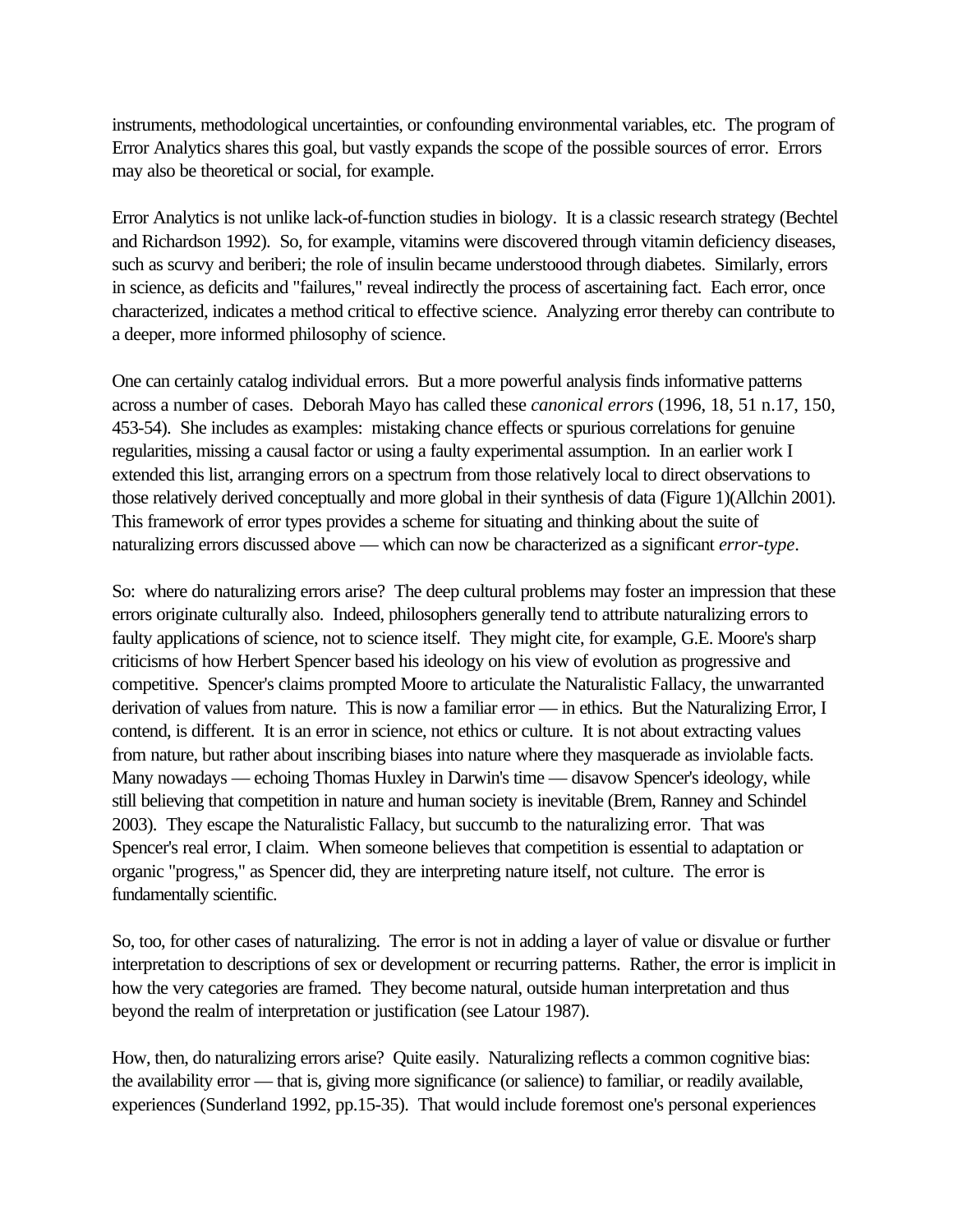and one's cultural exposure. Living in a culture shaped by explicit competition, or with sharp sexual division of labor, tends to shape ideas consonant with those lived realities.

However, in the cases described here, frequency also matters. Even when scientists are aware of exceptions, the most common or most frequent — the "normal" — may be deemed especially relevant or significant. Frequency may notably contribute to salience. Further, statistical and probabilistic perspectives seem to reinforce (if not precipitate) this style of thinking. What is normal (most common) becomes interpreted as "normal" (sufficiently characteristic of all cases, representative of the whole). Rare cases, however well known, are thus discounted or dismissed. One need not contend conceptually with polysexes, conjoined twins or "dominant negative" alleles. The path to homogeneity begins.

The conceptual slurring is further promoted, I contend, by the concept of laws of nature. Laws of nature, as noted earlier, mark the difference between pattern and expectation, or between observed regularity and fundamental, inviolable order. What is "normal" (experientially or statistically) becomes "natural," or ordained by inherent tendencies of the world. Laws involve idealization. Idealizations may be fruitful to investigation, of course, so long as the idealization does not eclipse the concrete realities just the case in naturalizing. Shifting from Mendelian models to "laws," or framing common development as an ideal paradigm (to the exclusion of monsters), or male and female as the universal standard (eclipsing intersexes, etc.) transfers any latent bias from the realm of contingent cognitive (human) interpretation to the fabric of nature, where analysis of justification is no longer a concern.

The availability error, statistical perspectives and lawlike conceptualization all reinforce one another in generating naturalizing errors. They foster similar conceptual elisions, whether from convenient example to generalization, sample to universal conclusion, or pattern to idealized law. Familiar (but contingent) phenomena thereby become misleading emblems of essentialized Nature. Moreover, statistical and lawlike thinking, ironically, seem to naturalize the cognitive bias itself, and thus tend to conceal its role. Biased naturalized concepts emerge with the imprimatur of science.

There is more to naturalizing errors, however. While they originate with scientists, their importance lies primarily beyond scientific discourse. Concepts radiate from the well informed, who may be aware of any exceptions and limitations, to the larger culture, where scientific "laws" and concepts are rendered absolute. Here, one needs to attend to the demography of knowledge. The question is not just what is known, but also who knows it — or what is known by different persons in different positions (Goldman 1999). The error-type distinctively crosses epistemic zones. One must thus additionally consider how *what counts* as biological knowledge is established *in cultural contexts* (Toumey, etc.). In this case, the naturalizing error involves inscribing bias into nature *and* legitimzing those scientific views (culturally) as inviolable facts of nature.

Here, again, the role of laws of nature as a concept seems especially significant. Scientifically, naturalized laws may merely blinker investigative opportunities. Culturally, the belief in laws of nature gives scientific concepts their caché and places them beyond the need for analysis. That is deeper than just inherent trust in science as a reliable enterprise. "You can't change the laws of nature" means that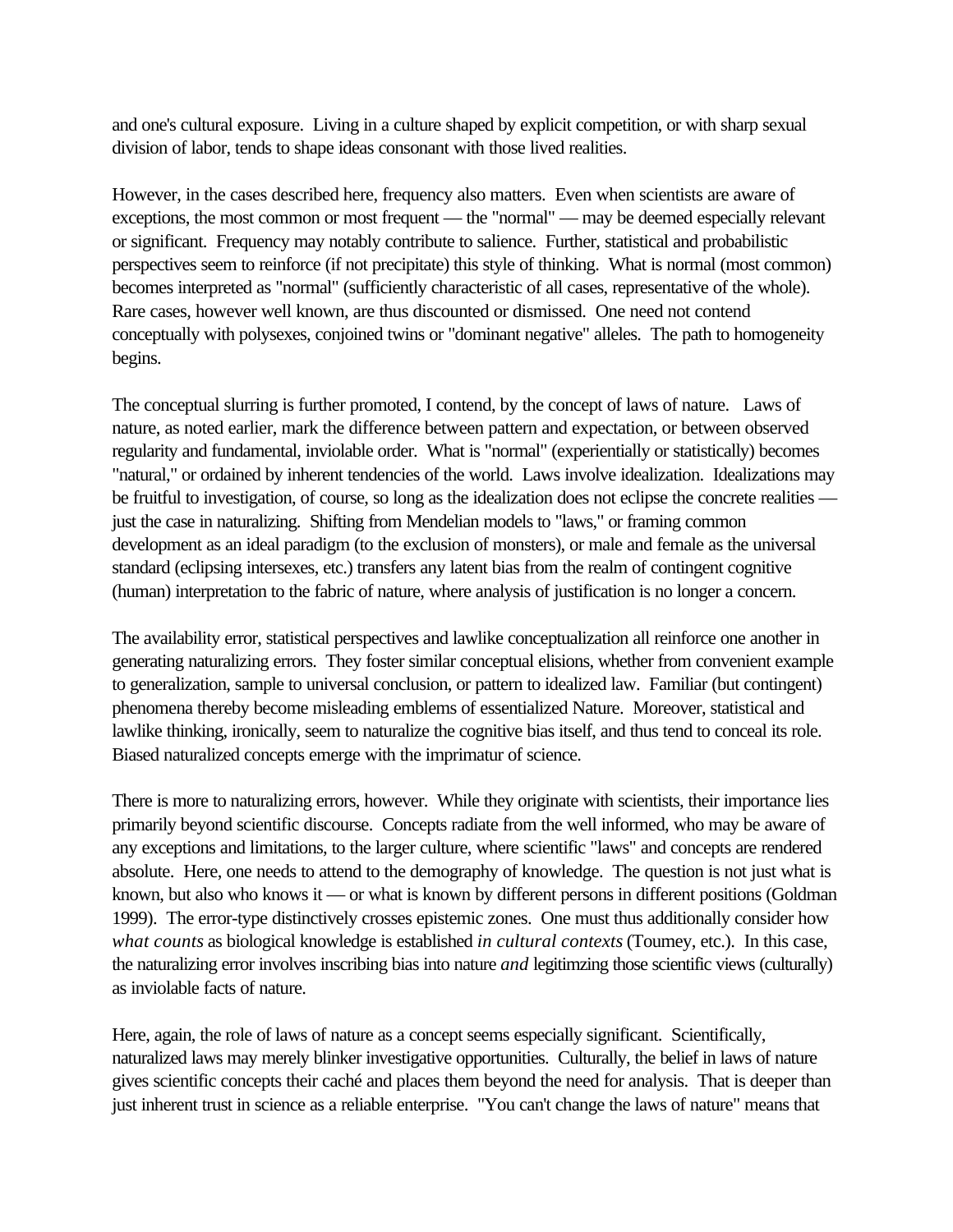those scientific concepts, once established, reflect invariable, exceptionless features of the world. That is much stronger than interpretations of models or syndromes. Scientists, of course, often nurture this view. Many believe that science should be simplified or truncated for non-scientists to understand it. Laws are presented without their qualifications (their boundary conditions, their ceteris paribus clauses, etc.); concepts, without their exceptions or complexities. The cost of such simplification, however, may be the habituated belief that nature itself is indeed simple. Thus, no one thinks to question such simple concepts as male-and-female, normal development or a single cause for natural selection.

In summary, naturalizing as an error-type is a conceptual error, a form of unchecked cognitive bias amplifying the familiar (whether culturally standard or observationally frequent). But the error is compounded, as many errors are, by being passed "downstream" — again, unchecked — through longer communication networks into cultural settings (Latour 1987), nurtured by belief in natural order and simple laws of nature.

### **Epistemic Strategies**

How, then, are naturalizing errors found and fixed? As a cognitive bias, naturalizing is best regulated by alternative or "critical" perspectives. Ideally, those might arise with imagination and active self-criticism. A full taxonomy of error-types might well serve as a template or guide. But cognitive bias is a problem largely because it tends to escape such checks. We may be reminded that, historically, sexism and racism receded in scientific discourse only when women and different ethinic groups became more fully represented in the scientific community (Fee 1979; Barkan 1992). Epistemically, diversity of participants fosters diversity of perspective (in particular ways), which optimally leads to fruitful critical discourse about the evidence or its completeness — social epistemic methods nicely articulated by Helen Longino (1990) and Miriam Solomon (2001), among others. Ultimately, the naturalizing error is prospectively regulated by diversity in a scientific community, diverse especially with regards to the concepts being developed, and where "dissenting" standpoints are also acknowledged and engaged responsibly. For example, discourse on male and female should include at least some intersex individuals — and such interchange has occurred recently with clinical health professionals. Evolutionary biologists should at least heed the contributions of socialists or anarchists, such as Petr Kropotkin, frequently dismissed as renegades or crackpots. Medical concepts may profit from critique by patients with "disorders"; academic biology may profit, ironically, from the perspective of nonintellectuals; etc. The naturalizing error illustrates well to philosophers and sociologists the importance of thinking through social epistemology more fully.

To be complete, however, a remedy for naturalizing errors also needs to address the central and pervasive role of the concept of laws of nature. Is this a concept to be remedied at all?, some may surely ask. If it is an error, it is certainly rooted very deeply. Still — setting aside debates about the the frequency or special place of laws in biology (Beatty, Rosenberg, Dupre, etc.) — we can consider the concept of laws across *all* the scientific disciplines as its own, possibly gendered, cultural bias (Allchin 2006*b*, 2007*c*). Indeed, historians and philosophers of science have already begun to sketch the alternative. Focusing on experiment and scientific practice, they emphasize the role of models and experimental paradigms instead of universal theories, and analogical reasoning rather than hierarchical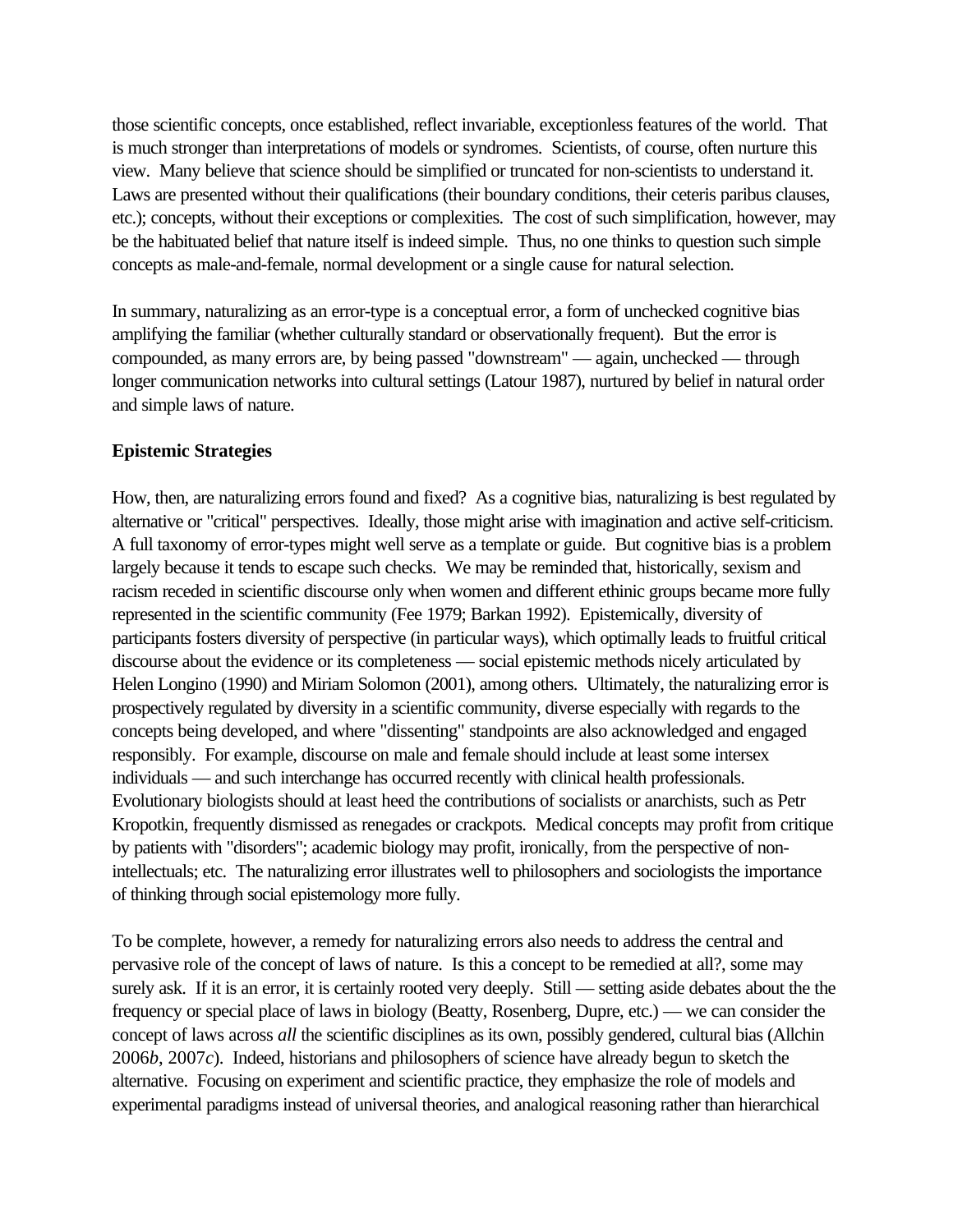deductive logic (Kuhn 1970, Giere 1999, Wimsatt 2006). Eventually, we may come to abandon such icons as Boyle's law, and discuss instead the behavior of air in Boyle's J-tube, with its contingent relevance to other similar apparatus. Mendel's Laws may gracefully yield to an equally informative, but more carefully circumscribed Mendelian model. The Central Dogma can be become an instructive historical artifact, exposing the possible scope of error from widely adopted assumptions. Overhauling the concept of laws of nature may require a dramatically revised worldview, as re-envisioned, for example, by Nancy Cartwright (1999). In this context, historians and philosophers of science (especially of biology) have an important role in profiling the methodological norms that foster naturalizing errors.

Having sketched strategies for regulating naturalizing errors as an error-type, we may return to the more concrete question of realizing such prospective solutions in practice. Situating naturalizing errors in the spectrum of error types helps underscore the role of professional biologists as producers and stewards of public knowledge. Errors in science flow "downstream" into cultural contexts, where the errors persist and their consequences unfold, sometimes quite dramatically. Within biology proper, naturalizing errors may seem relatively insignificant. Exceptions and qualifications may be well known in the fields where they are relevant. —And any remaining error seems easily subject to further research in due time. Yet the problem of naturalizing is hybrid: it is the downstream cultural effects that matter most. There, the harm from misinformation cannot afford the luxury of academic forbearance. Naturalizing is a scientific error, and scientists are responsible for addressing it, especially in communicating science to the public. Of course, biologists can become better informed about the potential for naturalizing errors by historians, philosophers and sociologists of biology.

Finally, perhaps the most important locus for addressing naturalizing errors is in the science classroom. There, students learn the view of nature apparently sanctioned by science, with all its aura of authority. Textbooks are not just tools for understanding concepts. They become an official "voice" of the nature of science. Textbooks writers, often scientists themselves, need to be especially aware of the cultural dimensions of what they present. In biology, exceptions ironically need to be the "norm." Students need to learn about intersexes, polysexes, developmental variation, genetic diversity, non-competitive evolution and, throughout, the nature of scientific models and methods, their virtues and limits. Fortunately for teachers, perhaps, all the complexities and exceptions in biology fascinate and engage students. Ideally, they also learn about cases of historical error in science, as a cautionary lesson about how science actually works in practice. Here again, historians and philosophers of biology have a special role. They can educate educators. Ideally, history and philosophy of science and science education are close allies. It is certainly a tribute to Brazil that its science education standards so prominently include history and nature of science, and that collaborations between HPS and education thrives. Brazil may well be leading the way in the science education of the future.

My ultimate hope, then, is that through education and awareness, boy and girl, man and woman, male and female, and other culturally biased concepts of nature will seem a little less "natural." Through HPS collaborations with biologists and biology educators alike, we will be more effectively equipped to address, and thereby minimize, naturalizing as an error-type in biology.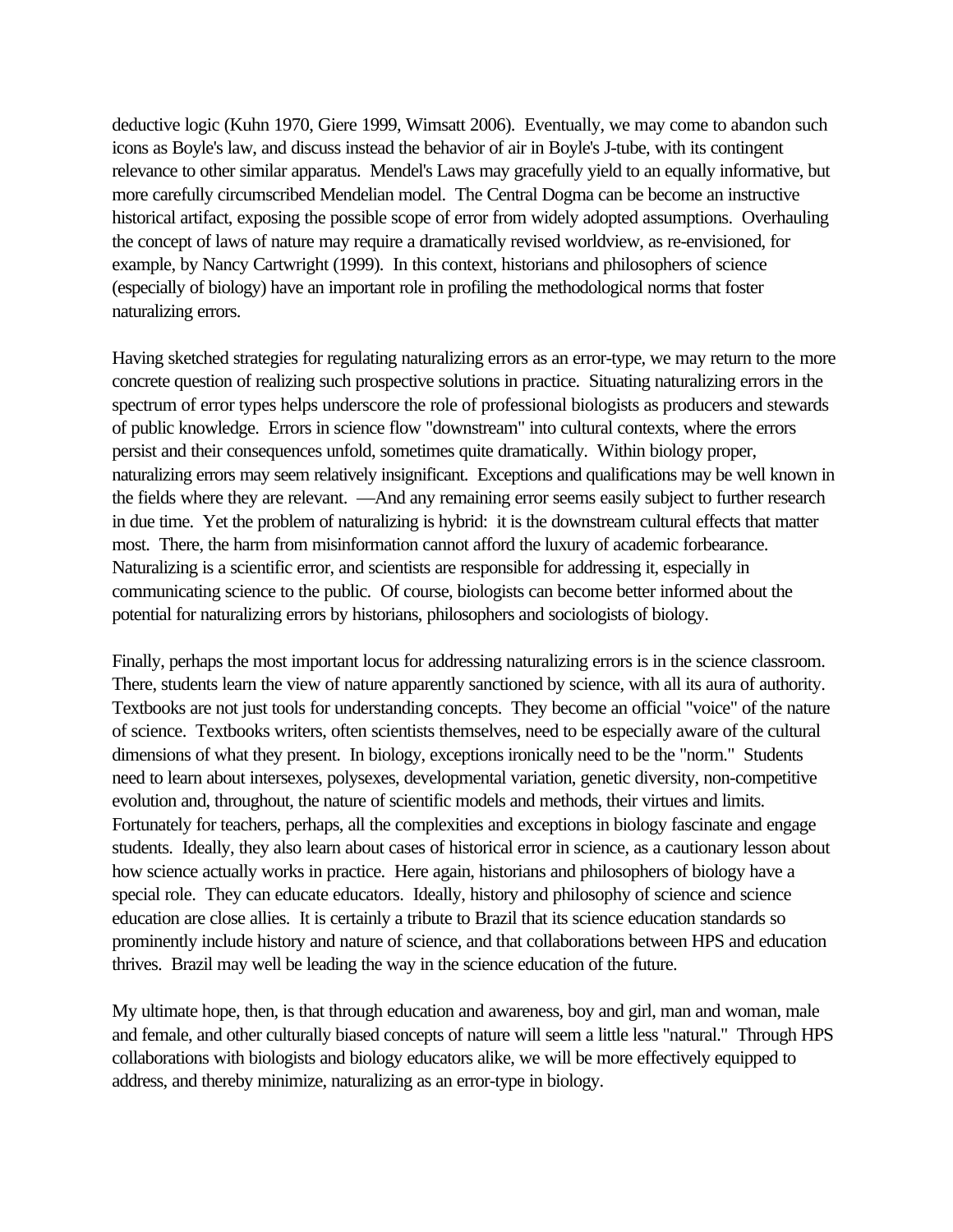#### **References**

- Allchin, D. 2001. Error types. *Perspectives on Science* 9:38-59.
- Allchin, D. 2005. The dilemma of dominance. *Biology and Philosophy* 20:427-451.
- Allchin, D. 2006*a*. Male, female and/or —? *American Biology Teacher* 68:372-375.
- Allchin, D. 2006*b*. The gender of Boyle's law. n.p. URL: www.tc.umn.edu/~allch001/papers/ boyle.pdf.
- Allchin, D. 2007*a*. Social unDarwinism. *American Biology Teacher* 69:113-115.
- Allchin, D. 2007*b*. A more fitting analogy. *American Biology Teacher* 69:174-176.
- Allchin, D. 2007c. Teaching science lawlessly. In *Proceedings, 6th Intl. Conf. for the History of Science in Science Education: Constructing Scientific Understanding through Contextual Teaching* (Oldenburg, Germany), pp. 13-31. URL: www.tc.umn.edu/ ~allch001/papers/lawless.htm.
- Allchin, D. 2008*a*. Monsters and the tyranny of normality. *American Biology Teacher* 70:117-119.
- Allchin, D. 2008*b, forthcoming*. Nobel ideals and noble errors. *American Biology Teacher* 70(Nov.). URL: www.tc.umn.edu/~allch001/papers/nobelists.pdf.
- Barkan, E. 1992. *The Retreat of Scientific Racism.* Cambridge, UK: Cambridge University Press.
- Bechtel, W. & Richardson, R. 1992. *Discovering Complexity*. Princeton, NJ: Princeton University Press.
- Boehm, C. 1999. *Hierarchy in the Forest*.
- Brem, S.K., Ranney, M. and Schindel, J. 2003. Perceived consequences of evolution: College students perceive negative personal and social impact in evolutionary theory. *Science Education* 87:181-206.
- Browne, J. 1995. *Charles Darwin: Voyaging*. Princeton, NJ: Princeton University Press.
- Cartwright, N. 1999. *The Dappled World*. Cambridge, UK: Cambridge University Press.
- Collins, H. & Pinch, T. 1993. *The Golem*. Cambridge: Cambridge University Press.
- Darwin, C. 1859. *On the Origin of Species*. London: John Murray.
- Daston, L. & Park, K. 2001. *Wonders and the Order of Nature*. New York, NY: Zone Books.
- Erard, M. (2007), Read my slips: speech errors show how language is processed. *Science* 317: 1674- 1676.
- de Waal, F. 1996. *Good Natured: The Origin of Right and Wrong Among Humans and Other Primates*. Cambridge, MA: Harvard University Press.
- Fee. E. 1979. Nineteenth-century craniology: the study of the female skull. *Bulletin of the History of Medicine* 53:415-33.
- Geoffroy Saint-Hilaire, E. 1822/1968. *Philosophie Anatomique. II. Monstuosités Humaines*. Brussels: Culture et Civilisation Impression Anastalique.
- Ghiselin, M. 1969. *The Triumph of the Darwinian Method*. Chicago, IL: University of Chicago Press.
- Giere, R.N. 1999. *Science Without Laws*. Chicago, IL: University of Chicago Press.
- Goldman, A. I. 1999. *Knowledge in a Social World*. Oxford: Oxford University Press.
- Howell, M. & Ford, P. 1980. *The True History of the Elephant Man.* Harmondsworth, UK: Penguin.
- Imperato-McGinley J., Guerrero, L., Gautier, T., Peterson, R.E. 1974. Steroid 5alpha-reductase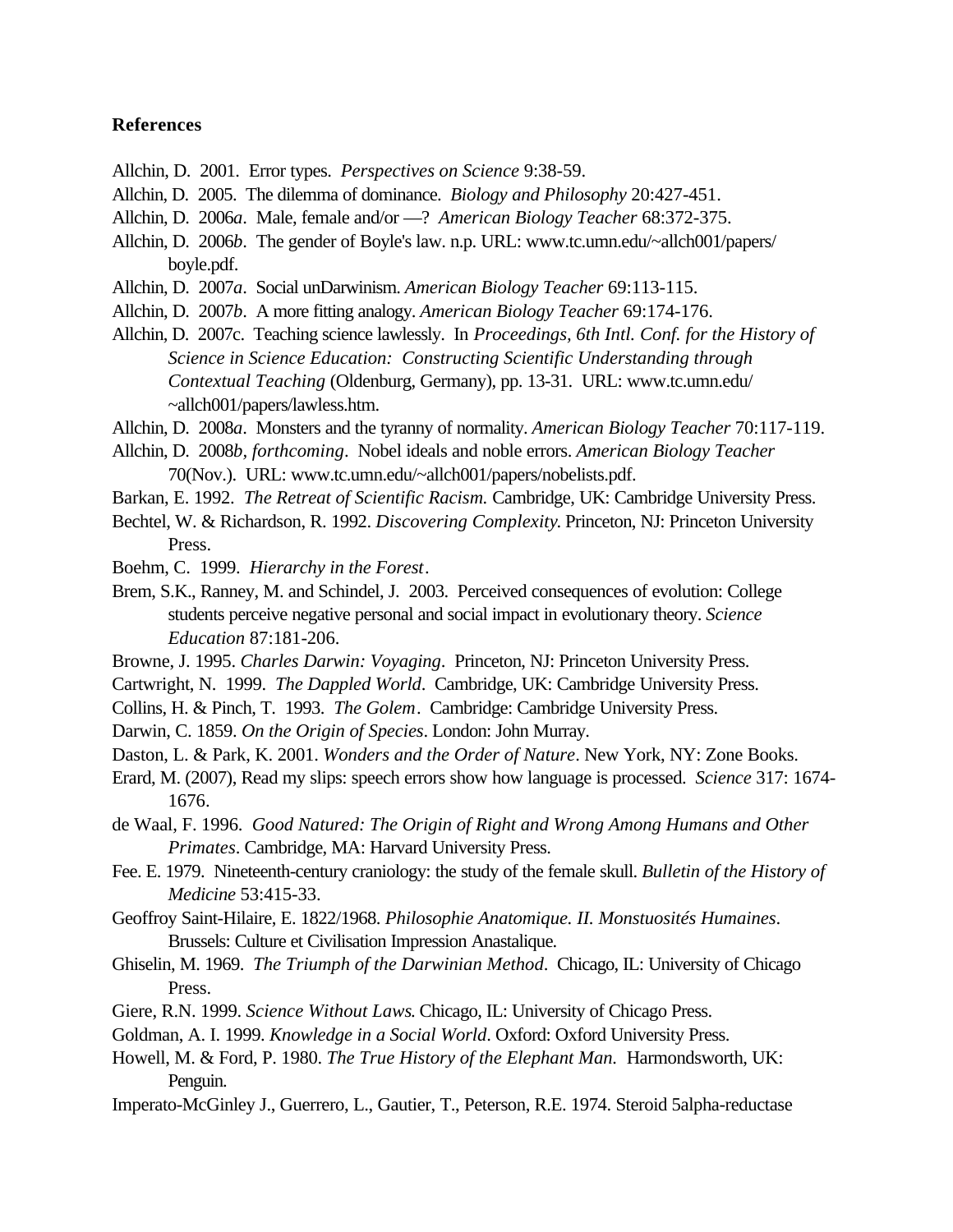deficiency in man: an inherited form of male pseudohermaphroditism. *Science* 186:1213-1215.

- Kuhn, T.S. 1970. *The Structure of Scientific Revolutions*, 2d. ed. Chicago, IL: University of Chicago Press.
- Latour, B. 1987. *Science in Action*. Cambridge, MA: Harvard University Press.
- Lewontin, R.C., Rose, S. & Kamin, L.J. 1984. *Not in Our Genes*. New York, NY: Pantheon Books.
- Longino, H. 1990. *Science as Social Knowledge*. Princeton, NJ: Princeton Univeristy Press.
- Mayo, D. 1996. *Error and the Growth of Experimental Knowledge*. Chicago: University of Chicago Press.
- Parker J.D. 2004. A major evolutionary transition to more than two sexes? *Trends in Ecology and Evolution* 19:83–86.
- Ridley, M. 1996. *The Origins of Virtue*. New York, NY: Penquin Books.
- Roughgarden, J. 2004, *Evolution's Rainbow: Diversity, Gender, and Sexuality in Nature and People*. Berkeley, CA: University of California Press.
- Schiebinger, L. 1992. *Nature's Body*. Boston, MA: Beacon Press.
- Solomon, M. 2001. *Social Empiricism*. Cambridge, MA: MIT Press.
- Steinle, F. 2002. Negotiating experiment, reason and theology: The concept of laws of nature in the early Royal Society. In *Ideals and Cultures of Knowledge in Early Modern Europe*, H. Detel and C. Zittel, eds., Akademie Verlag (Berlin), pp. 197-212.
- Stepan, N. 1982. *The Idea of Race in Science.* London, UK: Macmillan.
- Sunderland, S. 1992. *Irrationality*. New Brunswick, NJ: Rutgers Unviersity Press.
- Wimsatt, W.C. 2006. *Re-engineering Philosophy for Limited Beings*. Cambridge, MA: Harvard University Press.
- Young, R. 1975. *Darwin's Metaphor: Nature's Place in Victorian Culture*. Cambridge, UK: Cambridge University Press.